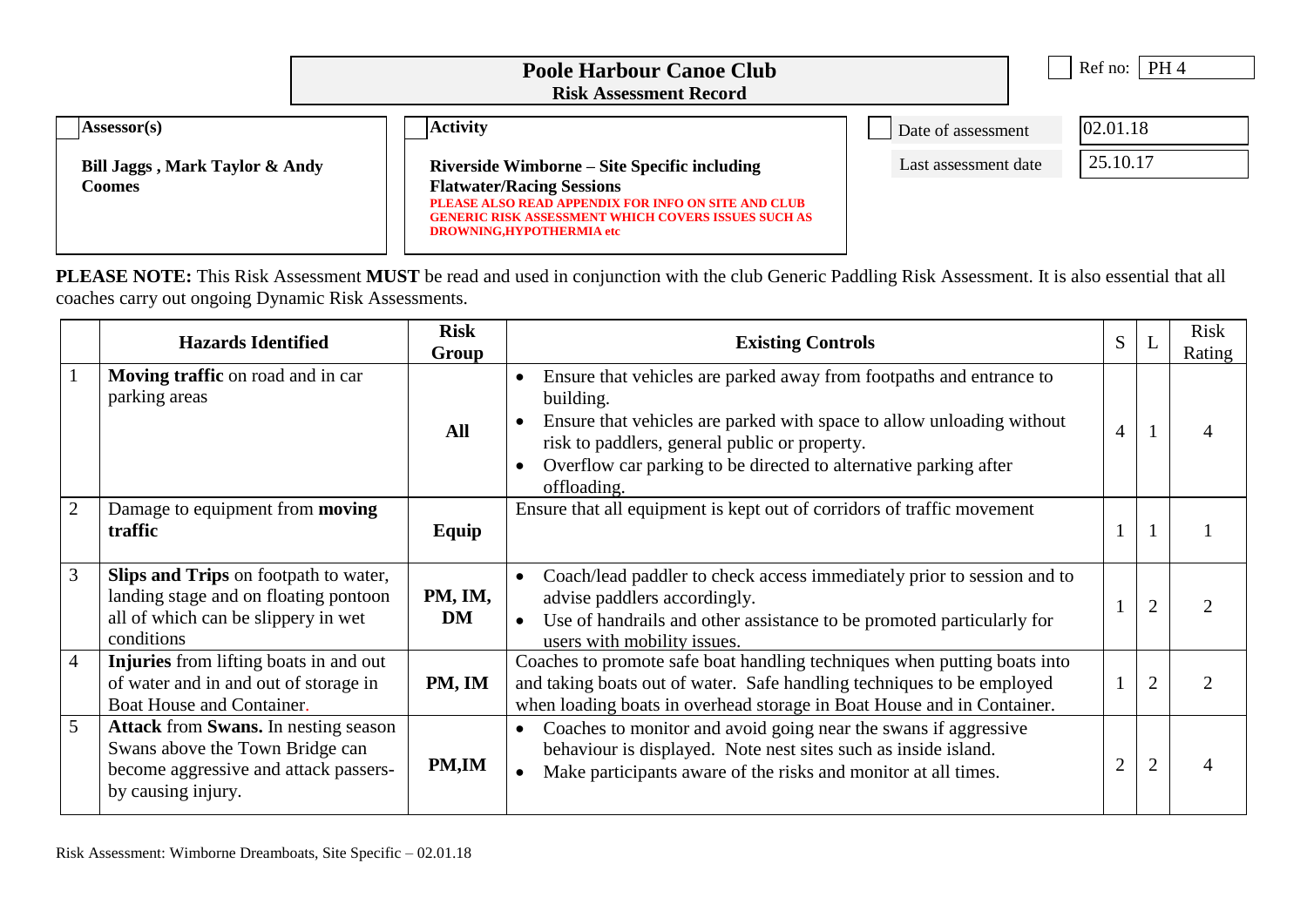| 6 | Collision with other water users.<br>Canford School rowers also use this<br>stretch of water.                                                                                                                                                                                                                             | PM,IM,M          | The general rule on this stretch of water is opposite to the norm.<br>Participants should be advised to keep to the left of the river to avoid<br>rowers.<br>Coach to carry whistle to be able to alert people to others presence.                                                                                                                                                                                                                                                                                                                                                     |                | 3             |  |
|---|---------------------------------------------------------------------------------------------------------------------------------------------------------------------------------------------------------------------------------------------------------------------------------------------------------------------------|------------------|----------------------------------------------------------------------------------------------------------------------------------------------------------------------------------------------------------------------------------------------------------------------------------------------------------------------------------------------------------------------------------------------------------------------------------------------------------------------------------------------------------------------------------------------------------------------------------------|----------------|---------------|--|
| 7 | <b>Flatwater/Racing Sessions – risks of</b><br>drowning hypothermia etc. By the<br>very nature of these sessions normal<br>Club guidelines are not always<br>appropriate. For example paddlers<br>may sometimes paddle alone and/or<br>not wear Buoyancy aids. Rescue<br>could take longer in the event of<br>capsize etc | PM, J,<br>IM, DM | Information and Guidelines attached to this Appendix address the way in<br>which sessions will be operated and controlled. Application of this<br>guidance mitigates the risks and identifies to participants and coaches<br>how control of who is on the water, the boundaries of paddling and safety<br>aspects (including use of BAs and paddling alone) are to be addressed<br>whilst still allowing effective training to take place.<br>Coaches and Helpers are made aware of the Safety and Rescue Briefing<br>Note included in the Appendix. A copy is displayed at Riverside. | 4              |               |  |
| 8 | <b>Entrapment</b> - in fishing lines and<br>also in trees or obstacles in high<br>water levels and flows                                                                                                                                                                                                                  | <b>PM, J, IM</b> | Identify potential risk and instruct participants to give fisherman and their<br>lines a wide berth.<br>If discarded tackle is found then coaches should carefully remove it from<br>the river<br>Obstacles caused by fallen trees or as is the case at October 2017 by tree<br>vegetation trapped on Town Bridge to be monitored – as appropriate<br>advice given to paddlers or area of obstacle totally avoided.                                                                                                                                                                    | $\overline{2}$ | $\mathcal{D}$ |  |

**Risk Groups: PM**=Paddling Member (at least one star), **J**=Junior, **IM**=Inexperienced Member, **DM**=Member with disabilities, **V**=Volunteer (Land Based), **MP**=Member of the public, **OA**=Outside Agencies, **C**=Contractor, Other – **Specify**

**Severity of Risk: 1**=Low, **2**=Medium, **3**=High, **4**=Very High Likelihood of Risk: **1**=Unlikely, **2**=Occasional, **3**=Likely, **4**=Inevitable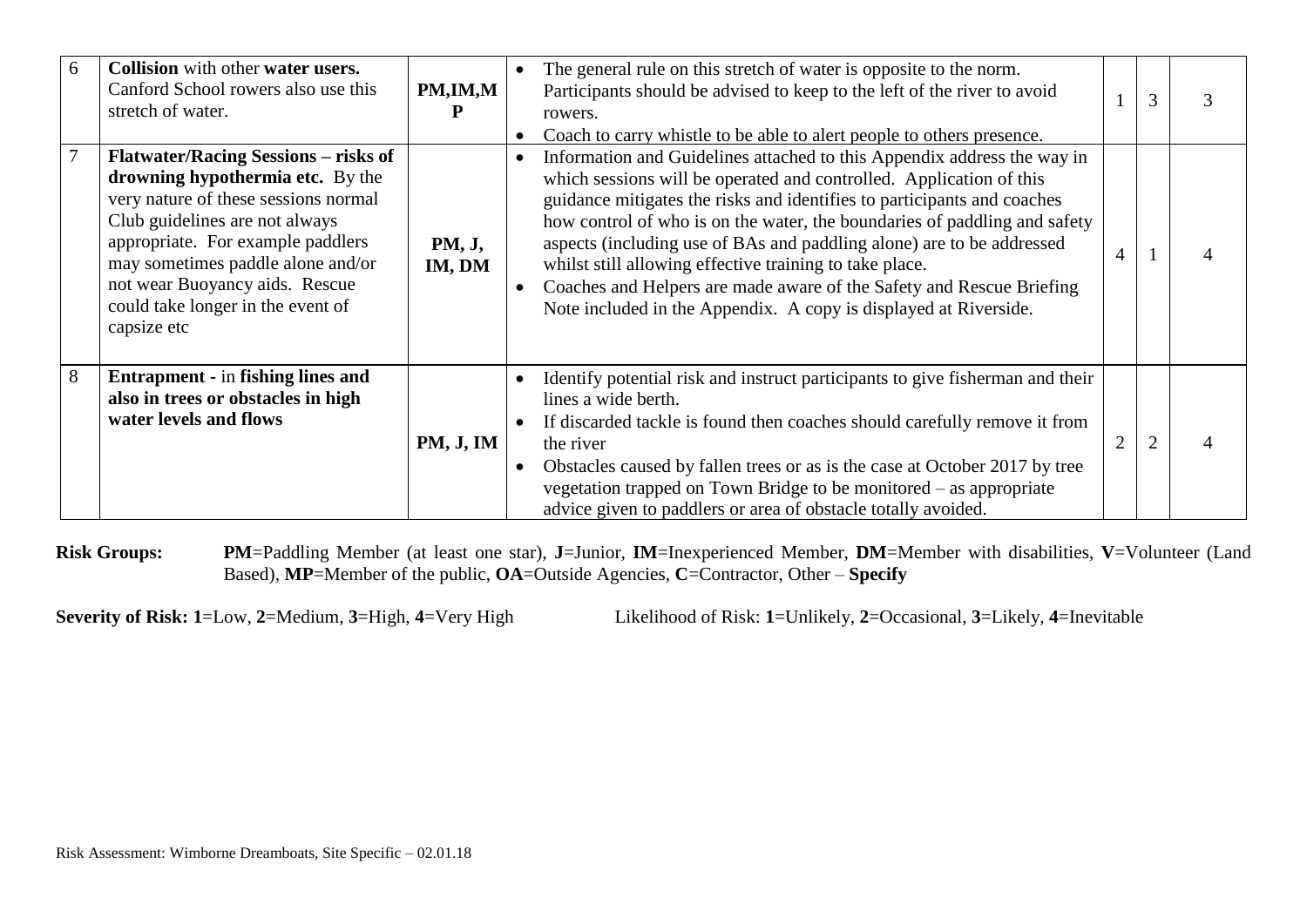Welcome. The purpose of this note is to provide you with some guidance and some helpful do's and don'ts for use of the site and river. There are two sections the first applicable to all users and the second with additional information for racing/flat water training sessions.

#### **Section 1 - information for all users**

**1. Public Use** - the Club does not have sole use of the car park, landing stage or pontoon. Please respect other users and in particular Dreamboats (row boat hire) when they are using the pontoon.

2. **Car Parking** - please park tightly towards the river end of the car park. Do not park so that the Scout Hall doors cannot be opened. Additional parking may be available on the road and at certain times in parts of the nearby Industrial Estate next to the Market – follow Coaches instructions please do not just park and assume it is OK.

**3. River Use** - this section of river is also used by rowers from Canford School. If rowers are out keep left of them (pass right side to right side) and give way if in doubt - rowing boats hurt!!

**4. Safety - Hygiene** - this is a fresh water river. Make sure you wash your hands before eating. Keep cuts and abrasions covered when on the water. Although we are not aware of any specific cases of Weill's Disease on this river; it is a possibility so if you experience flu like symptoms within 2 weeks of being on any fresh water paddling location tell your GP - just in case. Swans in the Spring nesting season swans above the road bridge (towards Julian's Bridge) can be aggressive - take care!

5. **Environment and Care of Site** - it goes without saying we should not leave litter. Great if we can also care for the environment by picking up litter left by others particularly if we find it in the river. If you are bringing or taking boats and equipment that has been used or will be used in other fresh water areas it is strongly recommended they are cleaned and dried or disinfected to prevent fungal contamination and invasive species spread**.** The nearby river Allen native crayfish are at risk from a fungal infection carried on damp equipment and it may be too late for them now. See advice at:

## [https://www.youtube.com/watch?feature=player\\_embedded&v=wFJ\\_nW83QkY](http://webmail.tiscali.co.uk/cp/ps/Mail/ExternalURLProxy?d=tiscali.co.uk&u=billandbarbarajaggs&url=https://www.youtube.com/watch!!feature~~player_embedded%5e%5eamp;v~~wFJ_nW83QkY&urlHash=7.971710570699553E113#_blank)

6. New Paddlers to the Club/Membership - we welcome new paddlers. If you want to keep coming after 2 or 3 sessions please ioin the Club. This supports the cost of things like providing equipment and training coaches but more importantly ensures you and we are covered by our insurance through Canoe England. It is easy to join through our website [www.pooleharbourcanoeclub.uk](http://www.pooleharbourcanoeclub.uk/) Please also ensure that you complete a Paddler Consent Form which includes health and next of kin/emergency contact details on your first attendance. If any of this information changes update your form please.

# **Section 2 - Club Racing Boat and Flatwater Sessions**

1. Let's start on time and together - please arrive in time to book in for the session and be ready to get on the water at the session start time. For example for the Saturday morning 9am to 10.15am session arrive to be ready at the pontoon for 9.00am. This helps coaches to get the best out of the session for everyone. When Wednesday evening sessions are running be ready on the water for 6.30pm.

**2. Donation** - we are currently requesting a £1 donation for every paddler attending. (If you use Club equipment an additional £2 for Adults and £1 for Juniors please). This money is going towards the costs associated with the development of the Riverside site for the benefit of the Club and its members.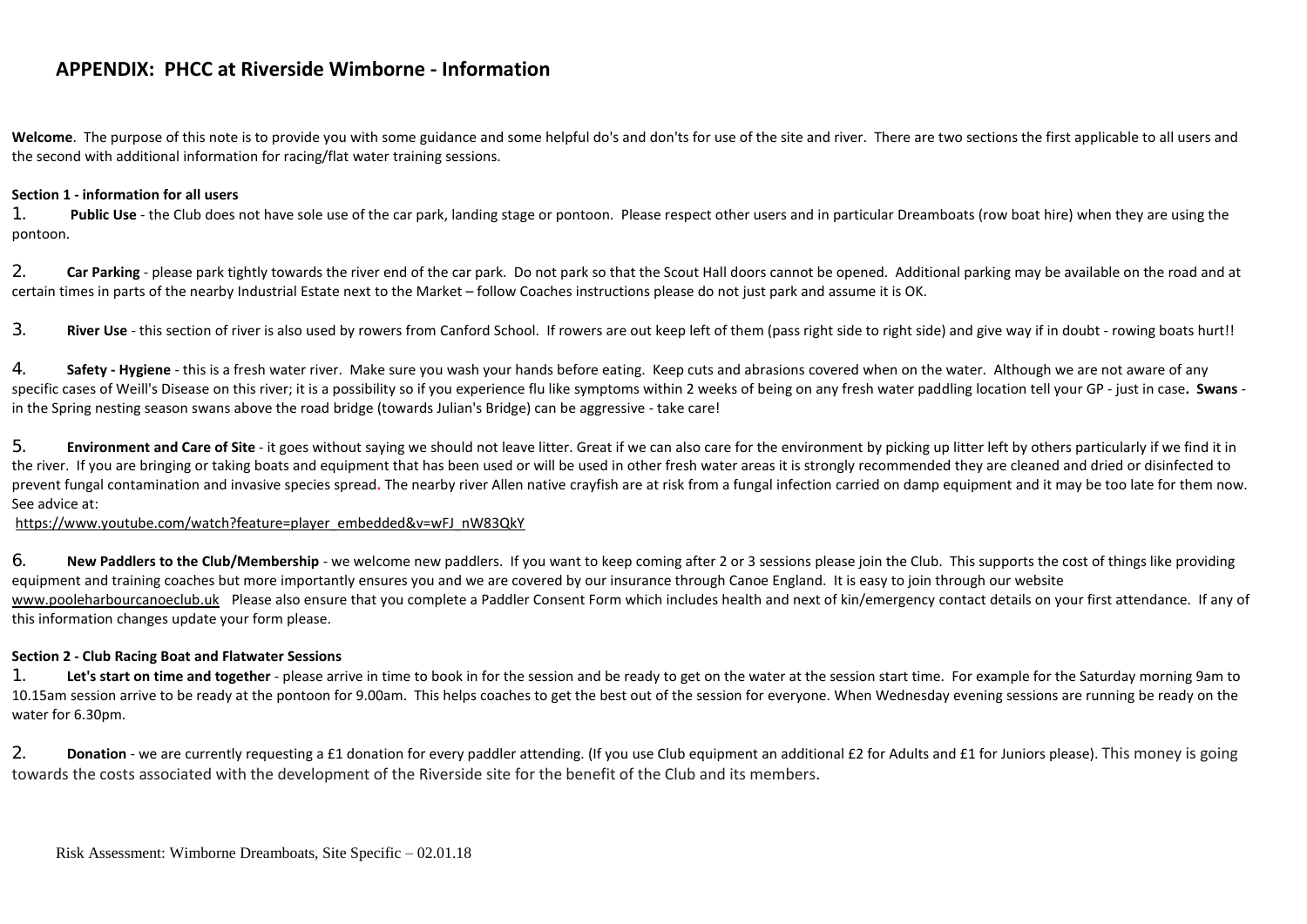**3. River limits for sessions** - the paddling area is from just above the road bridge upstream of the pontoon to the suspension bridge just downstream of Canford School Boat House. Do not paddle outside of these limits unless you are with a coach or have obtained their agreement. Thanks. In high flow conditions turns should be made at Canford School Boat House not the suspension bridge – to avoid Canford Weir in case of rescue situation!

**4. Buoyancy AIDS (BA)/Footwear** - the general rule is that if you are in any doubt (weather, water levels, competence to deal with flows etc) wear a BA. BAs must have a whistle. Juniors (under 18 years) must always wear BAs. Senior paddlers who are not at Divisional level 6 or above must always wear BAs. Senior paddlers (Division 6 and above paddler standard) can choose not to wear BAs in British Summer Time. So when the clocks change BAs on please.

**All Paddlers must wear BAs when paddling in the dark**. BAs must have a whistle.

**All paddlers should wear protective footwear.**

5. Paddling Sessions when it is Dark - only experienced (Divisional paddler standard) can paddle when it is dark. They must have a light on and attached to them so their position can be identified.

**October 2017**

## **GUIDANCE TO PADDLERS (Guardians/Parents) ATTENDING FLATWATER/K BOAT SESSIONS AT RIVERSIDE**

1. ON YOUR FIRST VISIT FILL IN A PADDLER CONSENT FORM WHICH AMONGST OTHER THINGS DETAILS NAME OF KIN AND HEALTH INFORMATION. IF INFORMATION CHANGES; UPDATE YOUR **FORM. NOTE: UNLESS OTHERWISE AGREED PARENTS/GUARDIANS MUST STAY ON SITE WHILE THEIR YOUNGSTERS ARE ON THE WATER.**

2. SIGN IN ON REGISTER IN BOAT HOUSE AND PUT TAG ON NUMBER BOARD. FOLLOW RULES ON WEARING BAS (with whistle), FOOTWEAR, RIVER LIMITS, AND LIGHTS WHEN DARK.

**3. DO NOT GET ON UNTIL YOU HAVE COACH PERMISSION. FOLLOW THEIR GUIDANCE AT ALL TIMES.** 

4. WE TRY TO PADDLE/TRAIN IN GROUPS (PAIRS) SO STAY WITH ALLOCATED GROUPS IF YOU ARE PUT IN ONE. ARRIVE READY TO BE ON THE WATER AT SESSION START TIME. IF YOU ARRIVE **LATE WAIT AT PONTOON AND JOIN GROUP AS IT PASSES ADVISING COACH THAT YOU HAVE GOT ON WATER.**

5. IF YOU SEE A CAPSIZED PADDLER MAKE SURE THEY ARE OK. IF WITHIN COMPETENCE HELP RESCUE IF NOT LET COACH KNOW IMMEDIATELY. USE WHISTLE TO ATTRACT ATTENTION IF **NECESSARY.**

6. GETTING OFF - LET COACH KNOW IF YOU GET OFF EARLY. ALWAYS TAKE TAG OFF BOARD AND PUT EQUIPMENT YOU HAVE USED AWAY IN A CLEAN CONDITION.

# **GUIDANCE TO COACHES INVOLVED IN LEADING FLATWATER/K BOAT SESSIONS AT RIVERSIDE**

1. IF YOU ARE LEAD COACH ARRIVE @30 MIN BEFORE SESSION - BRING MILK FOR DRINKS. UNLOCK/CHECK TOILETS. CHECK PONTOON/LANDING STAGE AND CLEAR RUBBISH. OPEN BOAT HOUSE, ENSURE REGISTER AND TAG BOARD READY, MAKE SURE ADEQUATE SAFETY/FIRST AID EQUIP AVAILABLE. (FIRST AID KIT, SURVIVAL BAGS AND THROW LINE IN BOAT HOUSE). BRIEF OTHER COACHES IN WHAT IS GOING ON. NORMALLY THERE WOULD BE BEGINNER, JUNIOR, PROGRESSION AND/OR COMPETITION TRAINING GROUPS.

2. IF YOU ARE A COACH ARRIVE IN GOOD TIME TO DISCUSS SESSION WITH LEAD COACH. TAKE SUITABLE RESCUE/SAFETY EQUIP (SLING or THROWLINE) IN COLD CONDITIONS.

3. MAKE SURE YOU ARE AWARE OF THE REQUIREMENTS OF THE CLUB'S GENERIC PADDLING RISK ASSESSMENT AND THIS SITE SPECIFIC RISK ASSESSMENT. WITH LEAD COACH CONDUCT A DYNAMIC RISK ASSESSMENT ON CONDITIONS ON THE DAY - NO RECORDING REQUIREMENT. THIS COULD COVER ISSUES SUCH AS WHO IS ALLOWED ON THE WATER IF CONDITIONS ARE HIGH, **RIVER LIMITS TO BE APPLIED, MAKING SURE CLOTHING IS APPROPRIATE TO CONDITIONS ETC.**

4. SO FAR AS PRACTICAL ENSURE REQUIREMENTS OF THIS DOCUMENT - IE. RULES ON WEARING BAS (with whistle), FOOTWEAR, RIVER LIMITS, AND LIGHTS WHEN DARK ETC ARE FOLLOWED. **IF PADDLERS REFUSE TO COMPLY MAKE SURE THE LEAD COACH IS AWARE.**

5. MAKE SURE PEOPLE GET ON AS PART OF THE SESSION - YOU KNOW WHAT THEY ARE DOING EVEN IF NOT PART OF A GROUP.

6. LEAD COACH MAKE SURE ALL PADDLERS ARE ACCOUNTED FOR AFTER SESSION. SAVE REGISTER AND COLLECT MONEY TO PASS ON TO BILL JAGGS.

**7. LEAD COACH MAKE SURE SITE SECURE BEFORE LEAVING.**

**THANKS**